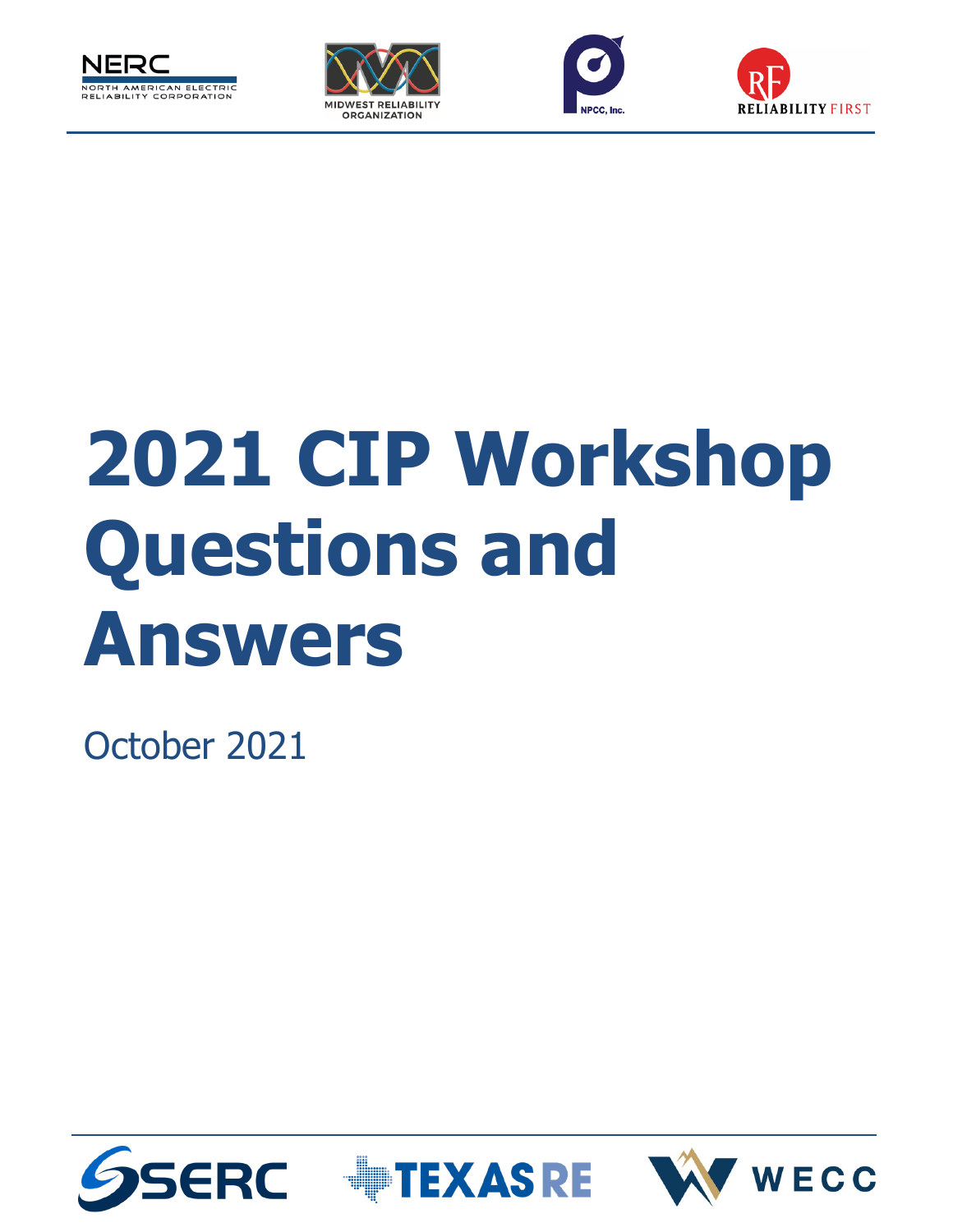







# **Table of Contents**





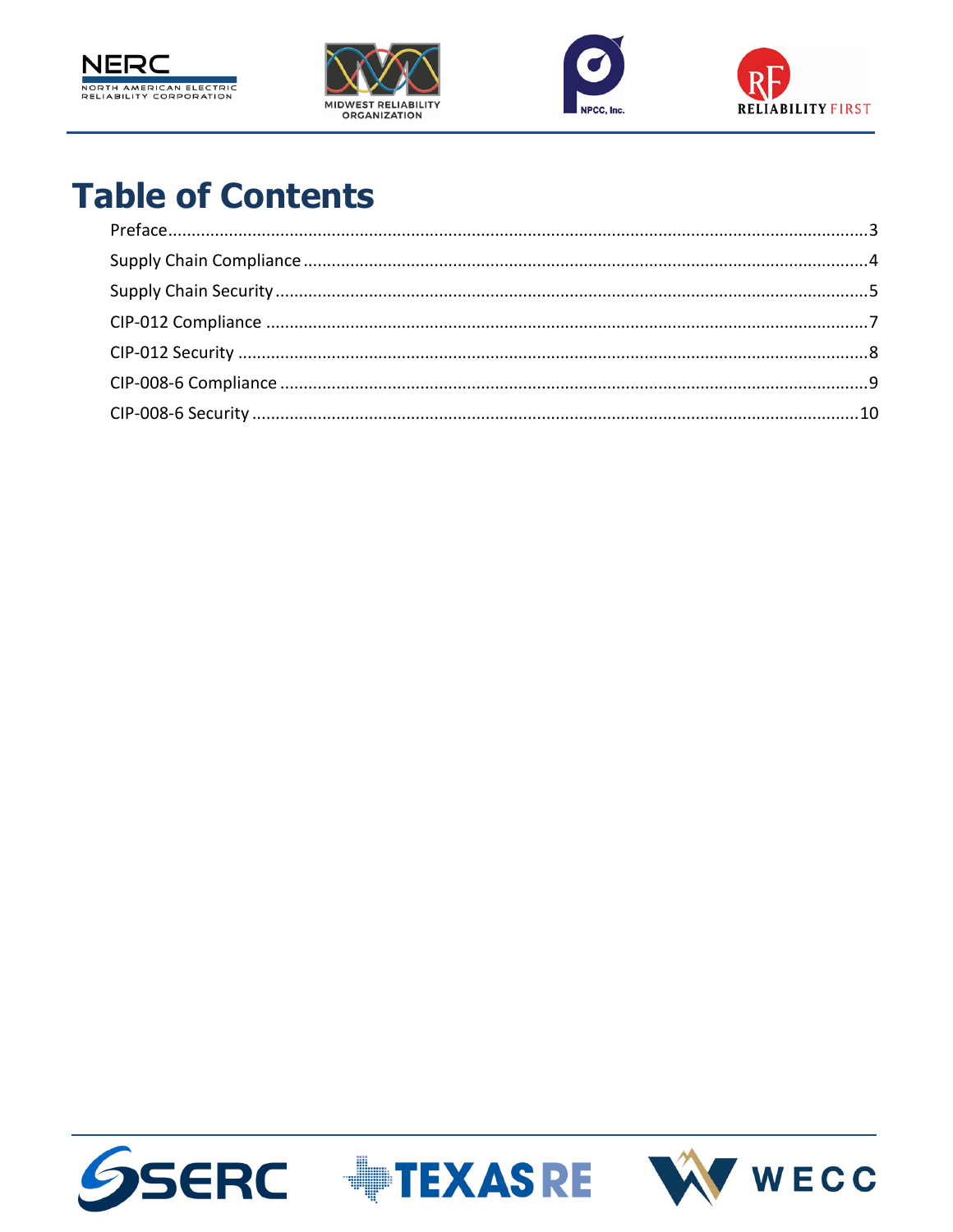







# <span id="page-2-0"></span>**Preface**

In June 2021, Texas Reliability Entity, Inc. (Texas RE) hosted a Critical Infrastructure Protection (CIP) Workshop that included subject matter experts (SME) from across the ERO Enterprise, including representatives from: the North American Electric Reliability Corporation (NERC), the Electricity Information Sharing and Analysis Center (E-ISAC), ReliabilityFirst (RF), Western Electricity Coordinating Council (WECC), Midwest Reliability Organization (MRO), SERC Reliability Corporation (SERC), Northeast Power Coordinating Council (NPCC), and Texas RE. The session focused on Supply Chain, CIP-012, and CIP-008-6. Each topic featured a presentation on compliance followed by a panel discussion of its security aspects. The workshop's [presentations](https://www.texasre.org/Documents/Presentations/CIP%20Workshop%20June%202021.pdf) along with a [recording](https://www.youtube.com/watch?v=MD53h_xNFPc) of the event are available.



During the workshop, attendees were encouraged to submit questions. Afterwards, all of the questions were compiled and the ERO Enterprise CIP SMEs collaborated on the answers contained within this document. If you require further clarification on any particular answer, please contact your Regional Entity's CIP Compliance team.



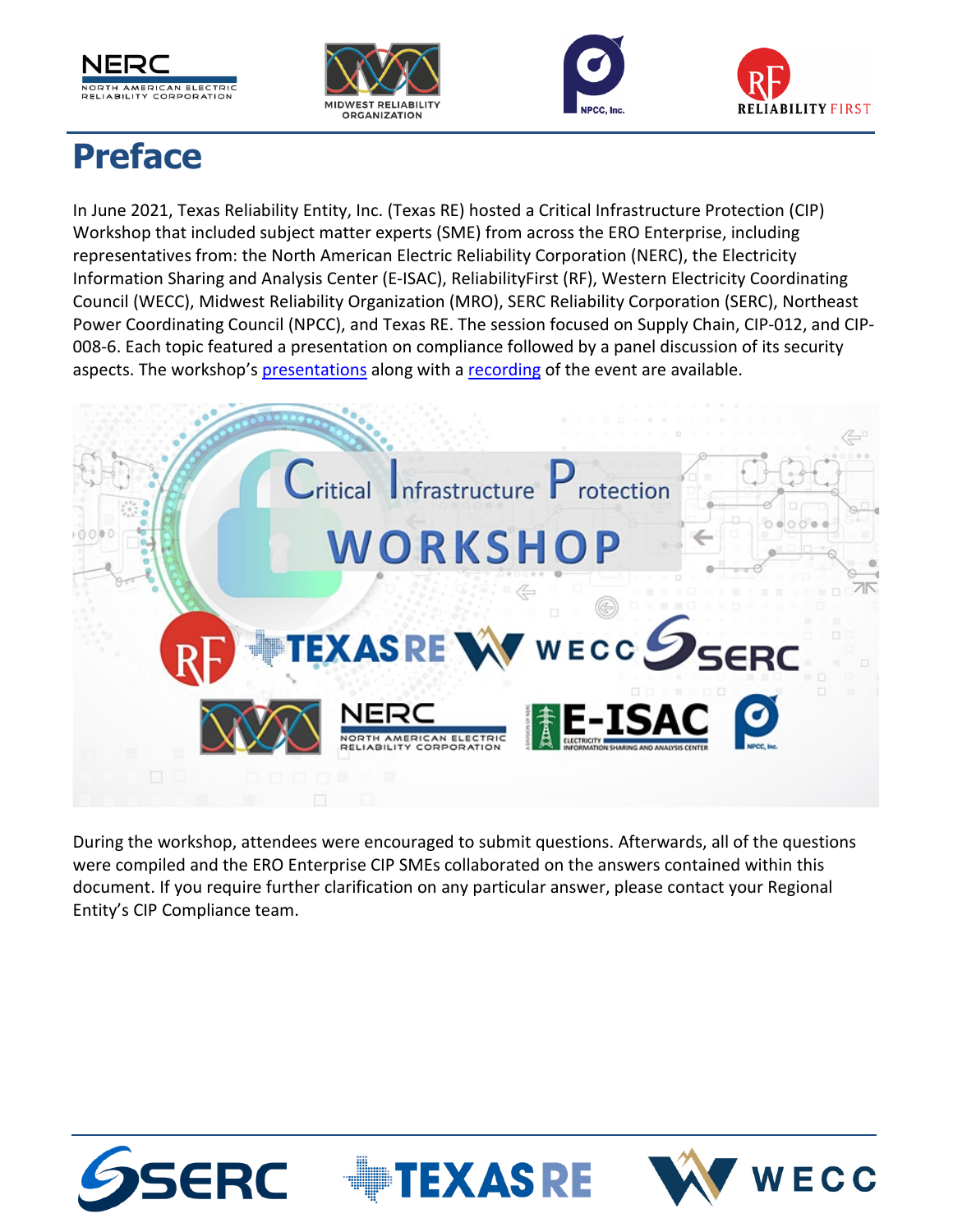







# <span id="page-3-0"></span>**Supply Chain Compliance**

#### **Q: Is CIP-013-R2-L1-01 simply going to be the Procurement tab of the CIP Evidence Request Tool?**

No, CIP-013-R2-L1-01 states. "*Provide a listing of persons, companies, or other organizations with whom the Responsible Entity, or its affiliates, contract with to supply BES Cyber Systems and related services*."

#### **Q: In R2, where it provides the exception rule that existing contracts/POs do not need to be redone for implementation...do you agree that any new (post 10/1) procurements under these pre-existing agreements need to follow your plan? or would all new procurements be exempt?**

CIP-013 procurement(s) are not exempt if there is an existing contract/PO in place. Any procurements on or after October 1, 2020, associated with high and/or medium BES Cyber Systems are in-scope and Responsible Entities must implement their supply chain risk management plan(s) where applicable.

**Q: Are there any known issues or concerns with regard to Electric Reliability Organization (ERO) endorsed guidelines for CIP-010-3 R1 Part 1.6, 1.6.1 verification of a software source? Have any issues or concerns been reported to NERC regarding CIP-010-3 software verification endorsed guidelines for 1.6.1?**

The ERO Enterprise does not currently see issues with the guidance document; however, if there are known security vulnerabilities identified, then the Responsible Entity must demonstrate controls are implemented to validate the software verification.

#### **Q: For new BES Cyber Systems, where the baseline has not been established yet, is all the new software required to be validated for software integrity?**

It is incumbent on the Responsible Entities to have baselines established per Part 1.1. Per Part 1.6, "Prior to a change that deviates from the existing baseline configuration…"; the identity of the software source and integrity must be verified.





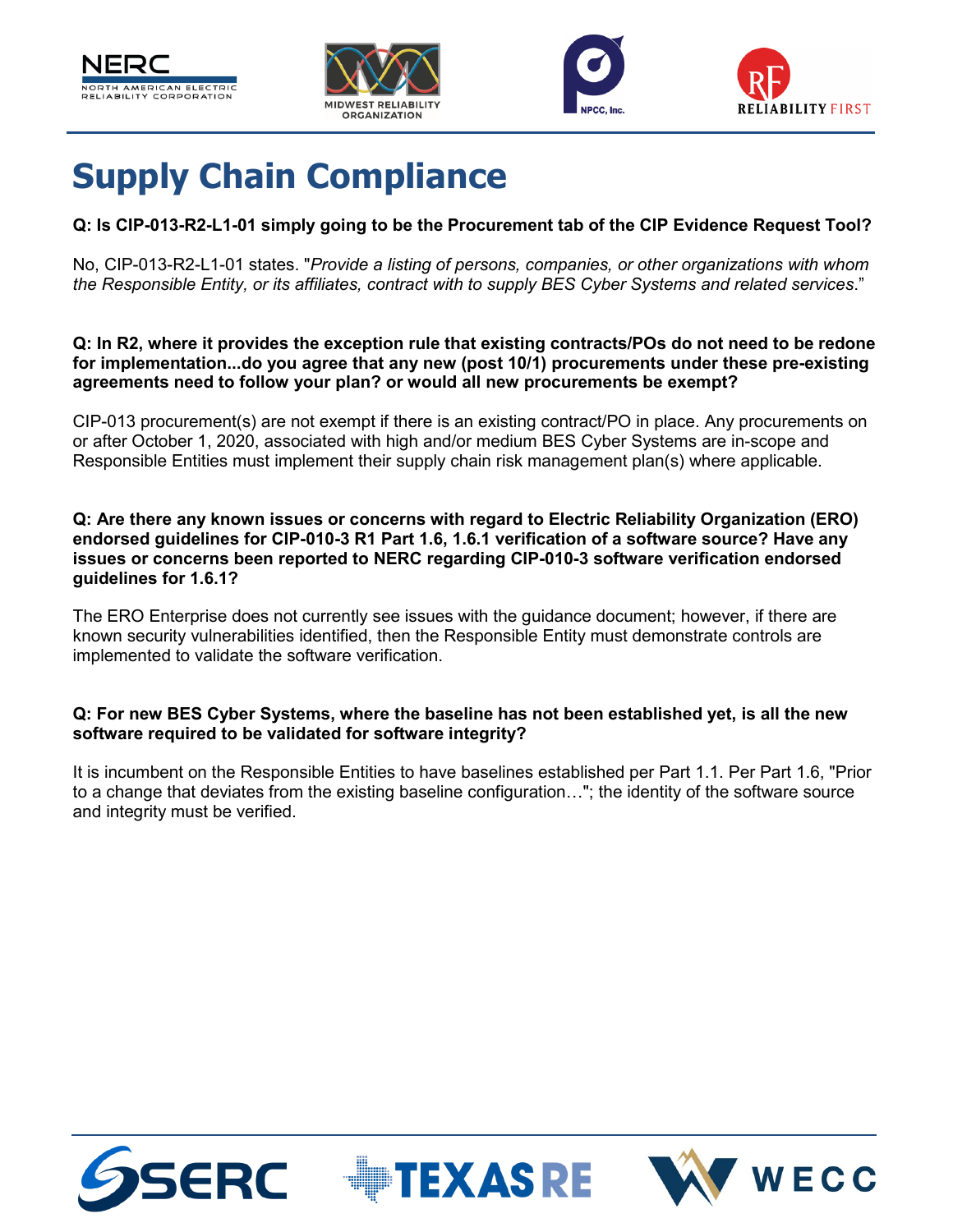







# <span id="page-4-0"></span>**Supply Chain Security**

#### **Q: Do you have a feedback loop with opensource software vendors. If, when testing software, you discover vulnerabilities; is the reporting part of your security process?**

If applicable, it is incumbent on the Responsible Entity to implement a feedback loop with open source software vendors. Responsible Entities are expected to mitigate and/or accept all identified risks as dictated by their Supply Chain Risk Management (SCRM) plan. Mitigation of all identified risks may include adding new controls or leveraging existing controls. Additionally, the U.S. Department of Homeland Security (DHS) Cybersecurity and Infrastructure Security Agency (CISA) and Electricity Information Sharing and Analysis Center (E‑ISAC) are both good sources for reporting vulnerabilities.

#### **Q: Who looks into backdoors coded into opensource software? The entity or the vendor?**

CIP-013-1 requires Responsible Entities to identify and assess cyber security risk(s) to the BES for applicable vendor products or services, including open source software. Additionally, CIP-010-3 R3 vulnerability assessments may identify vulnerabilities like backdoors associated with opensource software.

#### **Q: Can you contract the services to evaluate open source software, if you don't have the team in place to evaluate the integrity of open source software?**

Responsible Entities may contract services to identify and assess cyber security risks for open source software pursuant to CIP-013-1 R1, but it is incumbent on the Responsible Entity to document such services in the SCRMs. Specific to CIP-010-3 R1, Part 1.6, a Responsible Entity's method, such as use of contracted services, to verify the identity and integrity of open source software must be documented in the configuration change management processes.

#### **Q: Is Linux distribution considered "open source?"**

Yes, a Linux distribution could be considered open source software and should be identified in a baseline configuration (CIP-010-3 R1, Part 1.1.1) and should follow all CIP-010-3 R1 processes (including Part 1.6). It may be difficult to confirm use of open source if it is embedded in another package.

#### **Q: Given open source code is regularly used in commercial software applications and platforms, what is expectation for software bill of materials and subsequent assessment under NERC SCRM? How can that be achieved if vendors don't have the information? How can that risk be associated to risk to BES?**

Per CIP-013-1, it is incumbent on the Responsible Entities to identify and assess cyber security risk(s) to the BES from vendor products or services. Responsible Entities are expected to mitigate and/or accept all identified risks as dictated by their SCRM plan. Mitigation of all identified risks may include adding new controls or leveraging existing controls.



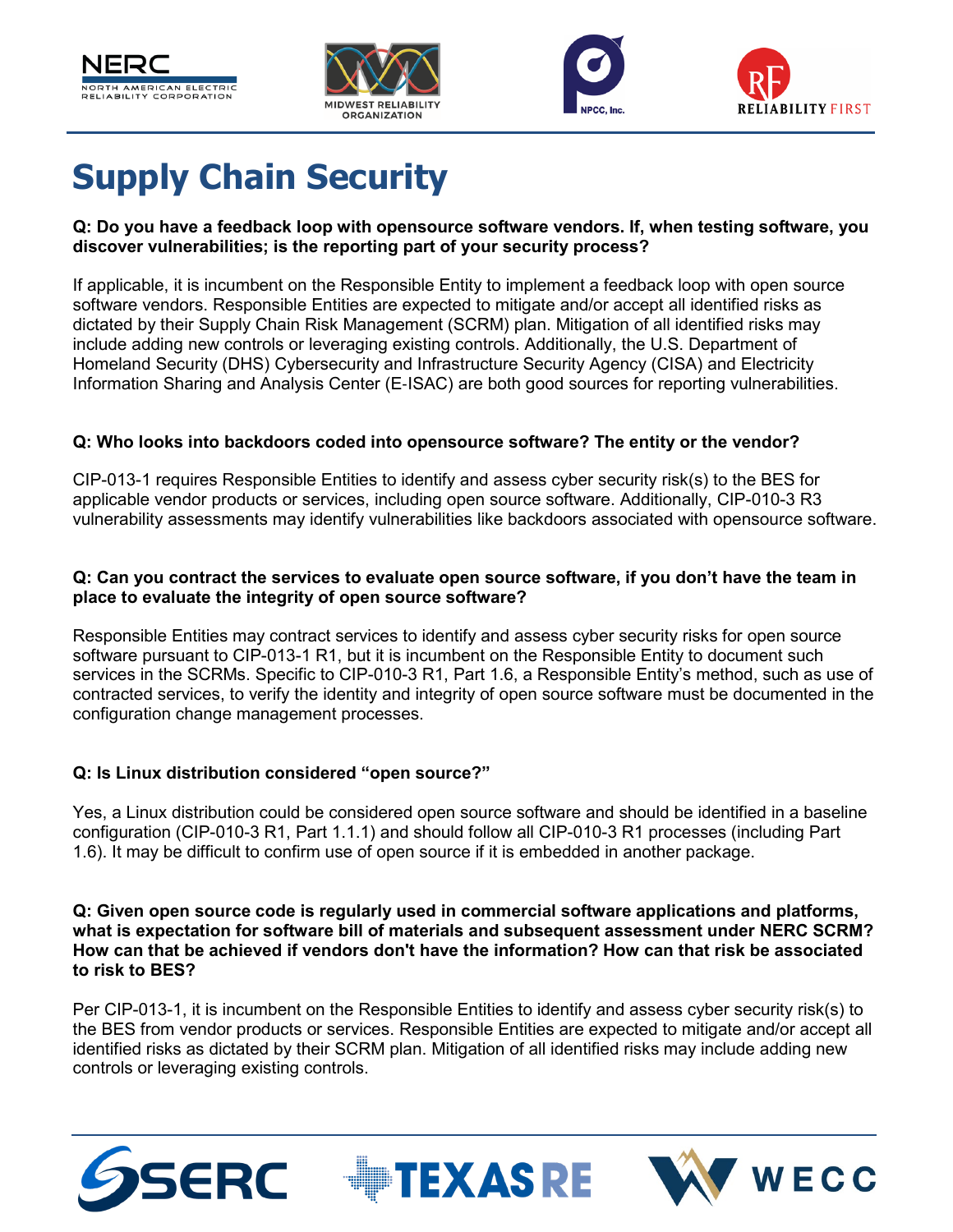







**Q: Does a third-party risk assessment vendor have any liability if they give an "all clear" signal to a customer and it turns out the software had malware and the party installing the software is severely impacted?**

Liability discussions and contract agreements are between the Responsible Entities and the third-party risk assessment vendor.

#### **Q: CIP-013, if relying on third party risk assessment of a vendor is used. What type of assessment of the third-party assessor would meet the compliance measure of the accessor being credible?**

As there is no single approach that will work for all Responsible Entities, risk assessment should adequately identify and assess risks associated with the responsible entities' high and medium impact BES Cyber Systems pursuant to an entity's documented SCRM(s).

#### **Q: SCRM of Operational Technology (OT)/Industrial Control Systems (ICS) risk does not directly equate to risk to BES. How will auditors take that aspect into account if a utility determines a high OT/ICS risk, yet minimal or no impact to BES if utility elects to accept or not mitigate the OT/ICS risk?**

This should be documented according to the SCRM Plan, and other mitigating factors should be in place to minimize the accepted risk. Additional questions will be asked if there is just a blanket statement of accepting all risk from auditors.

**Q: How much are you seeing SCRM with North American Transmission Forum (NATF) documents and what are the Regions' thoughts on the National Institute of Standards and Technology (NIST) Supply Chain, SP 800-161 Rev. 1?**

The ERO Enterprise has seen both used for supply chain risk management plan(s).

#### **Q: If an entity performs a pre-assessment of existing vendors, do they need to perform an additional risk assessment for each contract? How long is a preassessment good for?**

Any procurements on after October 1, 2020, associated with high and/or medium BES Cyber Systems are in-scope and Responsible Entities must implement their supply chain risk management plan(s) where applicable.

The adequacy and timeframe of pre-assessments should be documented within Responsible Entities' supply chain risk management plan(s).



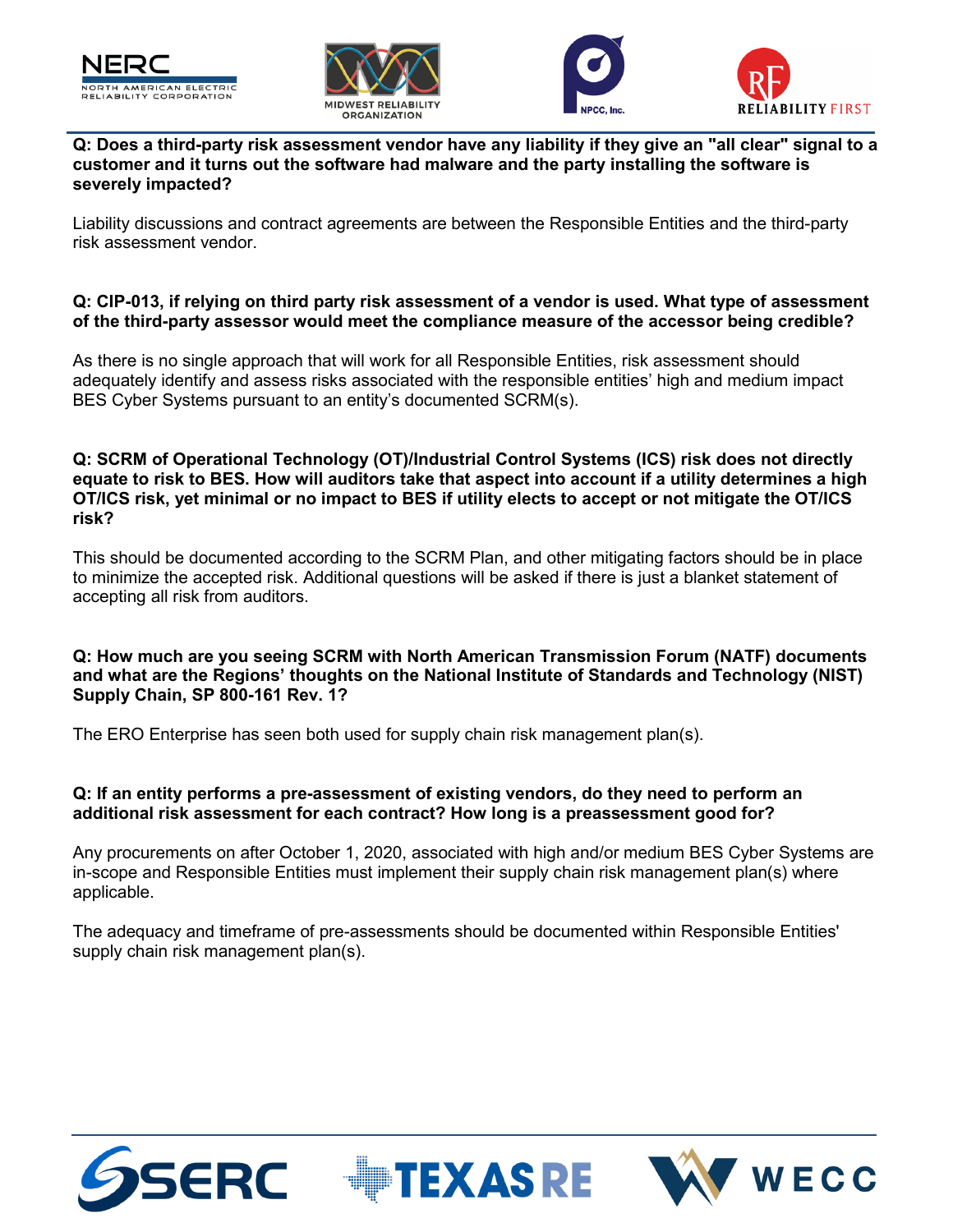







## <span id="page-6-0"></span>**CIP-012 Compliance**

**Q: Regarding CIP-012 applicability to Generator Owners/Operators based on the current NERC definition of Control Center; we have one Medium Impact Control Center (with 1 primary, and 1 back up datacenter located off premise). Does CIP-012 apply if we only own/operate 1 Medium Impact Control Center?**

If the backup data center meets the NERC definition of a Control Center, then data exchange protection could be applicable. It is incumbent on the Responsible Entity to document and maintain evidence demonstrating why or why not a backup data center meets the definition of a Control Center. Additionally, the identification of the security protection(s) used and where they are applied must be documented and implemented.

#### **Q: If applicable, is the Control Center (Personnel and Workstations), or the Primary datacenter (cyber systems, and routers responsible for Inter Control Center Protocol (ICCP) traffic) the focus of identifying the requirements in the CIP-012 plan?**

The primary focus of CIP-012 is about the data. Specifically, the data flow between Control Centers. Protection of Real-time Assessment and Real-time monitoring data between Control Centers, whether that is ICCP or any other type of data, which can take many forms. Determine where data protections are to be applied and what data protections make the most sense to ensure the CIP-012 security objectives are met. The security objectives of CIP-012 are currently to mitigate the risk of unauthorized disclosure or modification of Real-time Assessment and Real-time monitoring data between Control Centers.

#### **Q: Does CIP-012 include the communications between Control Center and backup control within the same entity? How about data that is used for backup Real-Time Contingency Analysis (RTCA)?**

CIP-012 compliance includes both inter and intra entity transmission of sensitive data between Control Centers. This includes data exchange between a primary and backup Control Center.

The primary focus of CIP-012 is protecting data in transit between Control Centers. If data is being backed up to a Control Center, that process needs to be protected under CIP-012.

#### **Q: Would this include communications between a backup Control Center and Control Center even if that backup control center is not always in use?**

Both inter and intra entity sensitive data transmission protections should be implemented for CIP-012 compliance. This includes data exchange between a primary and backup Control Center. CIP-012 is about protecting data in transit between Control Centers, so protections should be in place for whenever data communications are occurring.



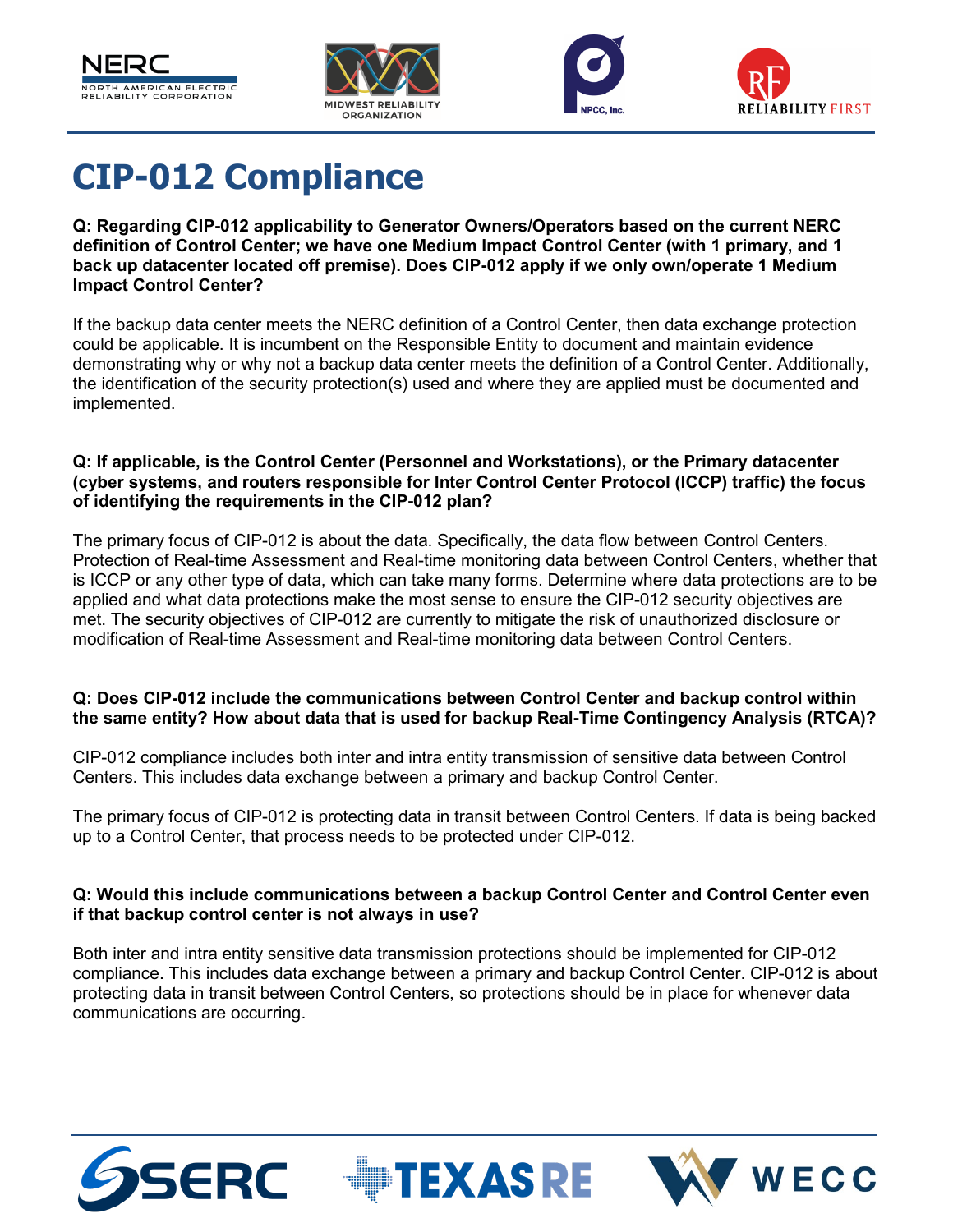







#### **Q: Is Responsible Entity the same as registered entity?**

Responsible Entity refers to the registered entities that are subject to the CIP Standards.

#### **Q: Will the Joint Registration Organization (JRO) / Coordinated Functional Registration (CFR) be sufficient to identify the responsibilities of the different entities?**

CIP-012 R1, Part 1.3, requires Responsible Entities to identify which security controls each party is responsible for to meet the security objectives. An agreement needs to show who is responsible for each applicable security control.

# <span id="page-7-0"></span>**CIP-012 Security**

**Q: Some entities use remote terminal units (RTU) as 'mailboxes' to exchange real time data between control centers rather than ICCP. We view this as in scope for CIP-012 and the communication is in our data specification. How do the Regional Entities view this?**

There is CIP-012 applicability for the exchange of Real-time Assessment and Real-time monitoring data between Control Centers regardless of whether or not it is ICCP. Types of communication can include, ICCP, Phasor Measurement Units (PMU), Operations Planning Coordinator (OPC), VME Based Remote Terminal Unit (VRTU), and any other protocol that meets the NERC definition. If the relationship falls under the NERC definition of Real-time Assessment and Real-time monitoring data between NERC defined Control Centers, then it is in scope for CIP-012.

#### **Q: Would RTCA data from the BA CC to our System Operators be considered applicable to CIP-012?**

If both the BA and the Entity's Control Center meet the NERC definition of a Control Center, then any Real-time Assessment data being transmitted between them would be in scope for CIP-012.





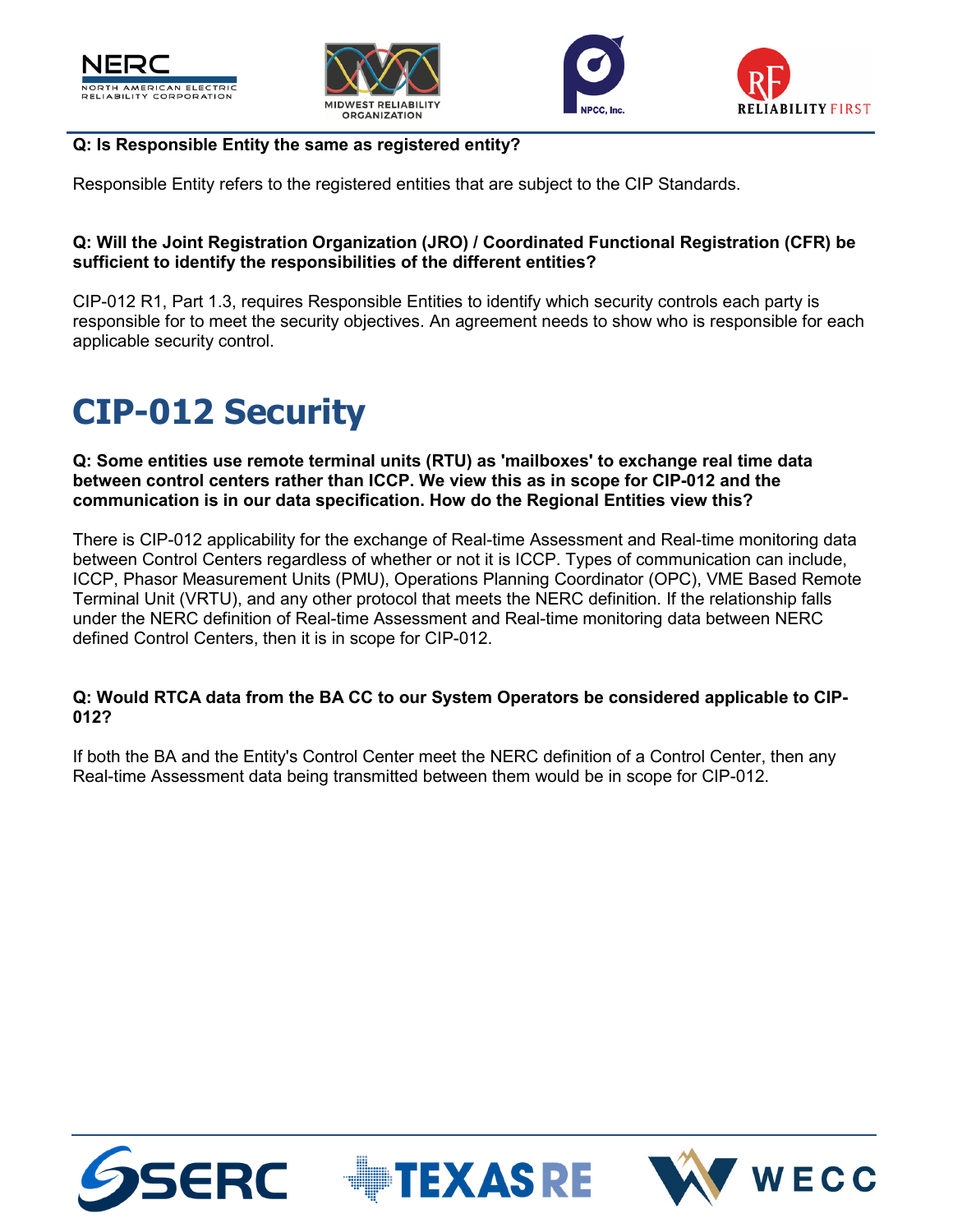







### <span id="page-8-0"></span>**CIP-008-6 Compliance**

**Q: Is each applicable system type (high impact BES Cyber Systems, medium impact BES Cyber Systems, low impact BES Cyber Systems, high impact Electronic Access Control or Monitoring Systems and medium impact Electronic Access Control or Monitoring Systems) required to have an exercise per time requirements?**

The Cyber Security Incident response plan(s) must be tested in accordance with CIP-008-6 R2, Part 2.1 and/or CIP-003-8 R2, Attachment 1, Section 4. If a Responsible Entity has two separate Cyber Security Incident response plans for CIP-008 and CIP-003, the expectation is to see the CIP-008 plan tested at least once every 15 calendar months and the CIP-003 plan tested at least once every 36 calendar months. If a Responsible Entity has a combined Cyber Security Incident response plan that covers low, medium, and high impact BES Cyber Systems, a single test every 15 calendar months would be adequate.

#### **Q: Is a "read through" and discussion of items to update in an incident response plan with all stakeholders (those listed in the Roles and Responsibilities) acceptable to meet the testing requirement?**

A "read through" is not identified as an acceptable testing method in CIP-008-6 R2, Part 2.1.

Responsible Entities are required to test each Cyber Security Incident response plan at least once every 15 calendar months using one of the following methods:

- 1) By responding to an actual Reportable Cyber Security Incident
- 2) With a paper drill or tabletop exercise of a Reportable Cyber Security Incident
- 3) With an operational exercise of a Reportable Cyber Security Incident

#### **Q: CIP-008-6 4.1 Initial Notification - Can the notification be a copy of the DOE-417 form with all required information in R4?**

Yes, the initial notification requirements specified in CIP-008-6 R4, Part 4.1 can be a copy of the DOE-417 form as long as all of the required information is captured in the form and the notification occurs within the timeframes detailed in CIP-008-6 R4, Part 4.2.

#### **Q: How do Regional Entities recommend that an entity determine when the clock starts ticking for R4.1? Is a group analysis that determines a reportable or attempt to compromise appropriate?**

The clock starts ticking for a Responsible Entity to perform initial notification once the determination has been made by the Responsible Entity that the Cyber Security Incident is either a Reportable Cyber Security Incident or an attempt to compromise a system identified in the "Applicable Systems" column for CIP-008-6 R4, Part 4.2. Gathering a group to perform analysis and make the determination is advisable.